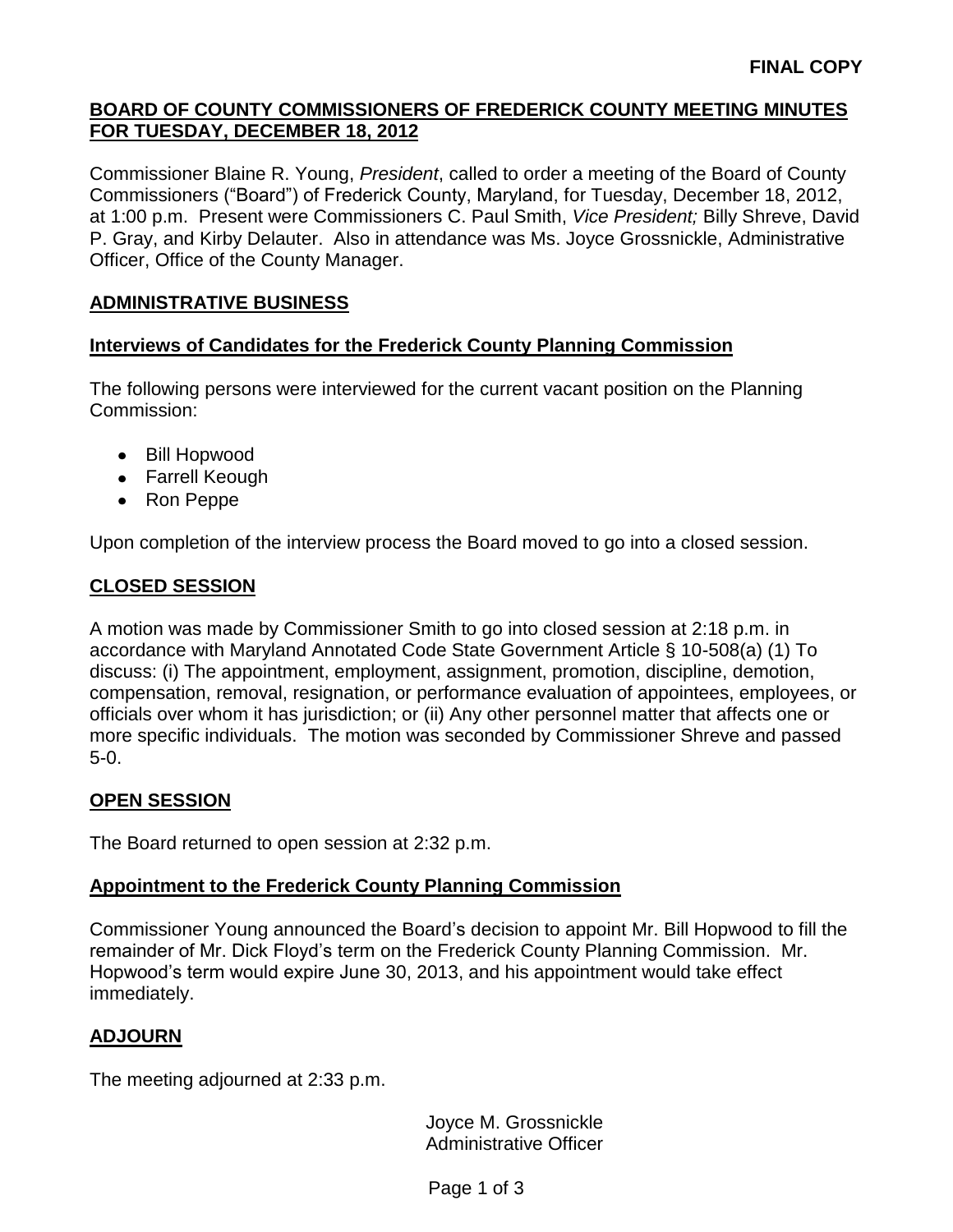# **BOARD OF COUNTY COMMISSIONERS OF FREDERICK COUNTY MEETING MINUTES FOR TUESDAY, DECEMBER 18, 2012**

#### **FORM OF STATEMENT FOR CLOSING THE MEETING OF TUESDAY, DECEMBER 18, 2012**

# **STATUTORY AUTHORITY TO CLOSE SESSION**

#### **State Government Article §10-508(a)**

To discuss: (i) The appointment, employment, assignment, promotion, discipline, demotion, compensation, removal, resignation, or performance evaluation of appointees, employees, or officials over whom it has jurisdiction; or (ii) Any other personnel matter that affects one or more specific individuals.

## **Motion:**

A motion was made by Commissioner Smith to go into closed session at 2:18 p.m. in accordance with Maryland Annotated Code State Government Article § 10-508(a) (1) To discuss: (i) The appointment, employment, assignment, promotion, discipline, demotion, compensation, removal, resignation, or performance evaluation of appointees, employees, or officials over whom it has jurisdiction; or (ii) Any other personnel matter that affects one or more specific individuals. The motion was seconded by Commissioner Shreve and passed 5-0.

## **Time and Location:**

2:18 p.m. – Third Floor Meeting Room, Winchester Hall

## **Topic for Discussion:**

To discuss the candidates for possible appointment to the Frederick County Planning Commission.

> Joyce M. Grossnickle Administrative Officer